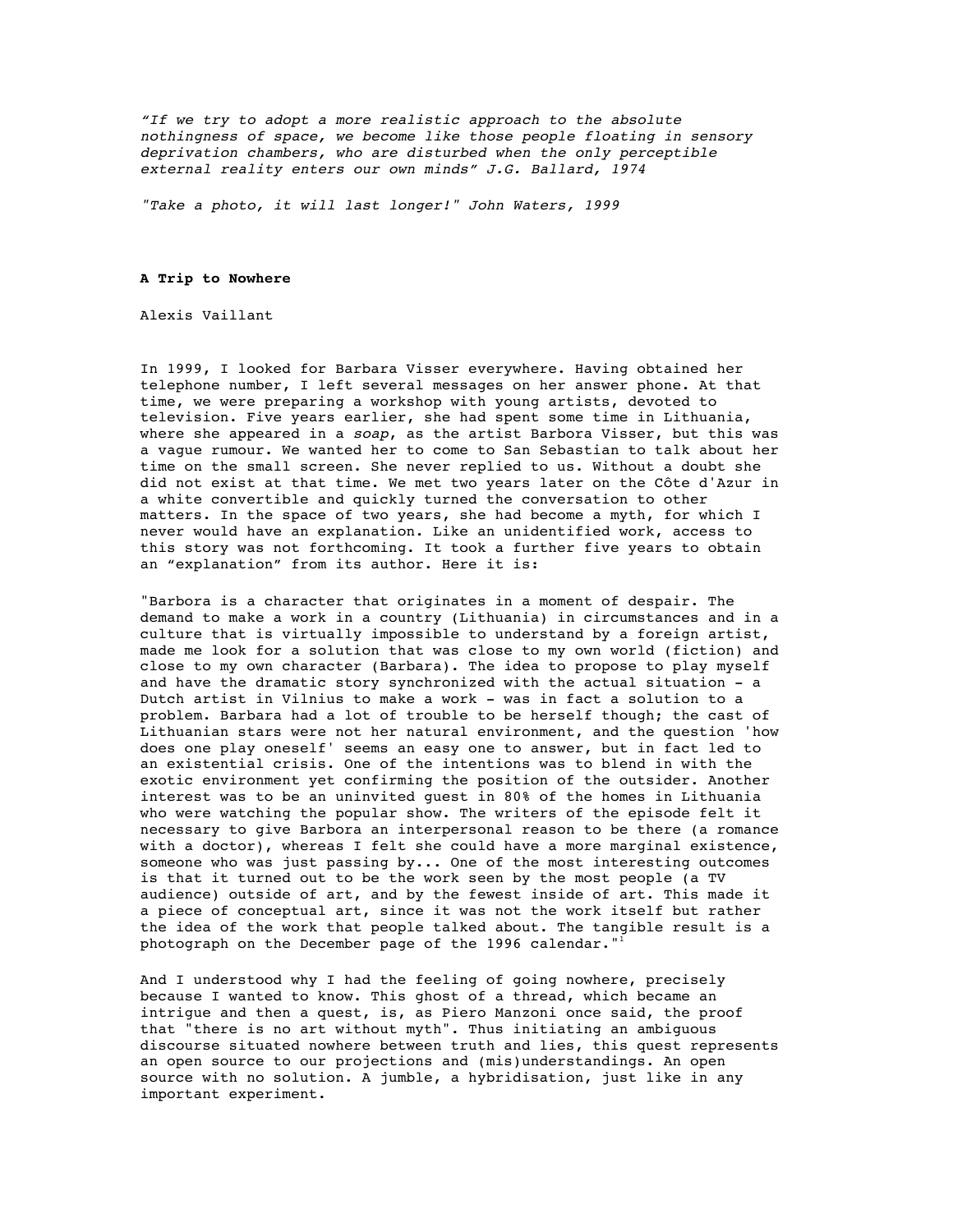## **From 'déjà vu' to never seen**

Yoko is visibly bored in her room at the Amsterdam Hilton. The room is ghostly. On the windows are slogans/memories: 'Hair Peace' and 'Bed Peace'. John is not there – he's dead of course. It's 1993 and Yoko still looks very young behind her enormous sunglasses. Is it Yoko, her picture, a look-alike, a doll? No further explanation. Between dream and hidden drama, the parameters of this situation - which could equally have been captured by a photographer or a camera with a self-timer grate more than purr since the re-enactment is lethargic. The déjà vu is completely twisted.

When you enter *Ars Futura* in Zurich in 1994 to see a photograph that leads you to understand that the very place where the photo is pinned up, tags for a 'Pollock street' had been made and then deleted, a video of a frenetic dance of love with the walls had been recorded without an audience and without the gallery director being concerned about it, you asked yourself what period you are in: are you too early or too late, has the exhibition gone wrong, been moved or cancelled? In other words, are we capable, today, of forgetting the chronology of events when we visit an exhibition, looking at a work of art or coming across a story that already exists?

*A Day in Holland/Holland in a Day* is a series that sets tourist clichés and imagery back to back. A couple made up as Japanese tourists take a tour of Holland in a day (a full program in itself), have themselves photographed in their best clothes (total Burberry-look) in front of the country's best known 'sights'. The 'country' in question is Huis Ten Bosch Stad, a theme-park in Japan in which certain urban Dutch landscapes have been meticulously recreated. The tourists blend in with the decor or is it the decor that absorbs them? This combination demonstrates that it's not only all the backgrounds that are interchangeable in the world of the image but also that they themselves interchange, i.e. that the tourist (non)experience offered by Holland and Huis Ten Bosch Stad are identical. The change of scene sold by the "procurers of different experiences"<sup>2</sup> now has a tourist clone.

Have you ever assessed, when faced with the photo of the famous 'savaged' chair, to what point the image has made it into an 'untouchable'? *Detitled* (2000), literally a series of those with no name, but also those who are destitute and discredited, has become its benchmark. Famous pieces of furniture are photographed in show-house type environments with stag horn ferns, cosy 50's veneer and calfskin rugs; weightless on a white floor in front of a white curtain; in a gallery type atmosphere or that of a workshop with a red brick floor or a bare grey floor, for their part recreating design type shots. These 'unbreakables' fossilized by their images are not unbreakable any more. This proofs that they live, age and suffer terrible injuries. It doesn't really matter whether these are caused by a Kalashnikov or Photoshop, whether they are laid bare, have lost their feet or bottoms, whether they are 'leaning' against a wall (like a ballet dancer at the bar); these objects have been photographed in a previously unseen condition. An operation that removes them from the perfect image that had neutralised them, giving them a future anti-life - and all it took was for one Eames to appear broken in two with a slashed footrest, for all Eames to have this in them: their dark side. The fact that this is a series, leads us to believe that these 'uncanny and fetish style' monsters have willingly participated in the casting of their symbolic desecration, a type of occult rite of passage. And, as if to accelerate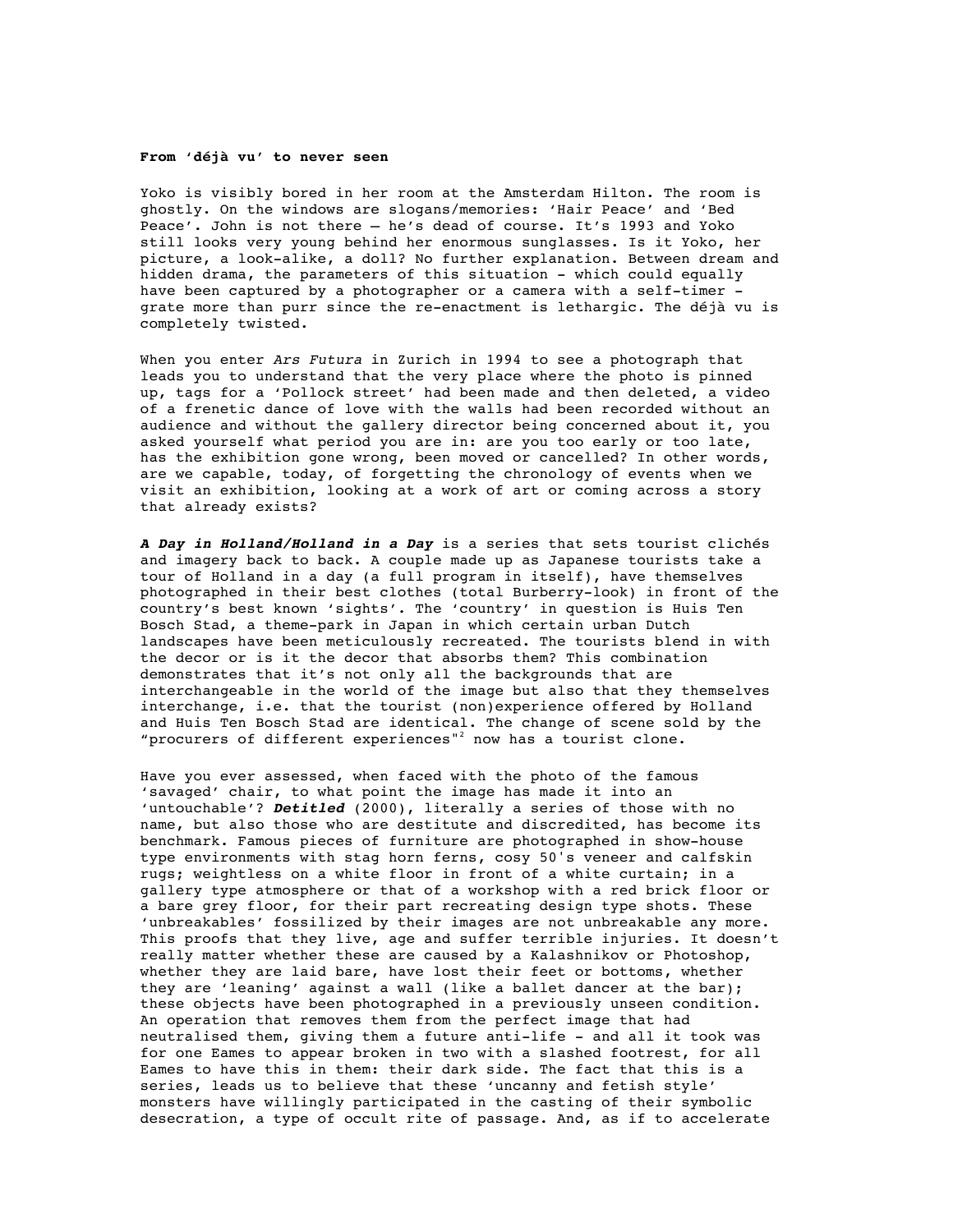the establishment of their 'new image' and to increase its strangeness, their circulation is guaranteed on post cards. This deviant imagery touches the heart of the perfect darkness in which these cult design objects have been hidden. These objects themselves have a soul. Besides BV says that she "is searching to promote a place of confusion... (knowing that it is) more difficult to produce an image that resists interpretation than a shocking or beautiful image"<sup>3</sup>. This place of confusion is an area of instability, which destabilises the fossilized state in which all objects that have achieved the status of an image find themselves. We need to understand the extent of this in this time of generalised formats, in precisely the same era in which Madonna continually changes her image in order to continue to exist. Examining BV's body of work from this angle, is to measure or to begin to measure, its political impact. If certain objects or situations may have a soul, it can be only materialist, corroded and collapsed. Insofar as it inverts the aura, we could say that the feeling is more science fiction than cosmetic. Logical, as "we are after. After modernism, postmodernism, after post post-modernism. After all neo-movements. In what you described as the realm of the B-series".<sup>4</sup>

## **Animism & Science Fiction**

Every age attempts to construct the past in its own image, either as an ideal, of which the present, in its decline, retains only a few traces (the idea of a golden age), or as a childhood state of blissful innocence on which, little by little, is built the impressive edifice of modernity (the idea of evolution). It appears that the positivist age, which has characterised the recent past - until 1989 for historians and until the year 2000 for advertisers - favoured the notion of evolution. No doubt because evolution always aims to free itself a little more of the illusions and beliefs of the Middle Ages - a dark period, unsettled by magic, uncertainty, animism, the occult and a lack of clarity. From a rationalist point of view, animism represents a derailment. This doctrine, which philosophers adopted from Aristotle, states that the soul is the principle of organic life and thought. It is also a creed or religion that believes that nature is governed by souls or spirits<br>similar to human will. In short, objects have a soul, In short, objects have a soul, can live their lives and therefore figure in ours. Works of art are not exempt from this rule, appearing like 'special effects' in a world seen and experienced as an infinite fixed image. This appearance is animist in nature, and everyone is free to accord its importance or not. Since rationalism has historically taken the lead, any animist interpretation operates on a second level. We play at having a life with objects or ideas. However, today, the formats are so fixed that this type of logic upsets their stability. As a result there are moments when things are turned upside down, which is what the best works of art do. In this, they are completely contemporary. A work of art (far from being just an image) is, by definition, available. It is exposed to the most diverse reactions, comments, readings, desires, fantasies, (mis)understandings, until it vanishes, re-emerges, etc. As soon as he has created a work, Maurizio Cattelan says that it no longer belongs to him because he cannot control it. He believes that "a work needs to fight its own battles and define itself" in order to exist. Nevertheless, placing a visual image, so not just an advert or an ego trip, into circulation, in a world that is built on symbols and appearance; a world that is just as artificial and fake as that in *Total Recall*; a world in which "experience passes for a totally created experience, adopting artifice as a constituent dimension of truth"<sup>5</sup>, always produces a special effect. In 2000, a black Eames-chair acquired a special soul. The famous chair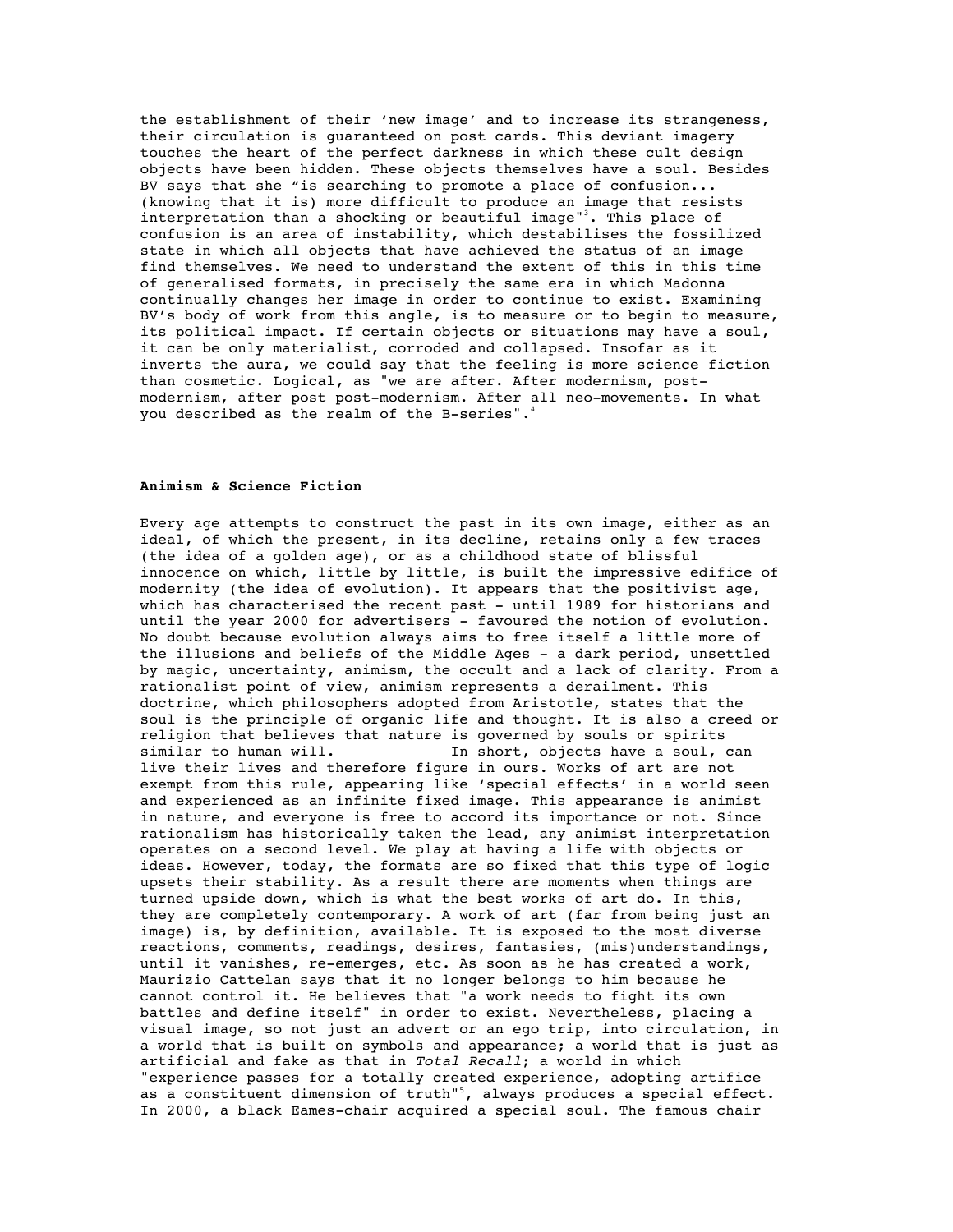was photographed broken in two. By bringing this new image into circulation, the piece of furniture is lifted out of the design iconography in which it had been neutralised. The new identity leaves its mark on the old one which persists, thereby giving it a materialist soul. This kind of reversal mechanism allows us to believe that any alternative that is individually intelligible to the prevailing representation-regimes, supported by the alliance of the media, the economy and social concerns, will now be effective once it has been slotted into a history that turns it upside down, like a 'special effect'.<sup>6</sup>

Maison Grégoire is a private residence in Brussels. In *Maison Grégoire 118%* we move on to the world of image fabrication*.* The photographic scene is as follows: a woman is posing in a doorway that opens on to a terrace. The following photo shows a man advancing down a corridor inside the house (near the office) and coming across the woman posing in another doorway. He looks enormous and she looks tiny. The scenario turns into a slightly bizarre demonstration: once sitting in a Barcelona chair designed by Mies Van der Rohe, he appears really small. Here, the true-false dialectic typical of image-trickery (from retouching to virtualisation) poses another question: will we adapt our visual codes to future technology or will we continue to move from one scale to another in order to configure the extent of our personal and collective histories?

## **Scripted spaces**

Blurring the boundary between subject and object demonstrates that "men cannot find the truth, they create it like they create their history, and it repays them well"<sup>7</sup>. When in 1994, a black Citroën crosses the woods at full speed to the sound of the title music of *Black Beauty* - a TV series which made every child cry in the 1970s - this type of trickery is the matter. The layouts, framing and duration are respected, but an XM replaces the 'black prince'. The soundtrack for this series awakens the unconscious fan that slumbers in all of us. The déjà vu effect becomes more refined, it becomes a 'psychological déjà vu', which turns out to be a "first"<sup>8</sup>, because the image is totally new. This revival therefore has the distinctive feature of also derailing the memory that we had of the subject, at the very moment when it resurfaces in our lives by means of the music. And the fact that the horse has become a car literally shows that this horse is going nowhere and we with it. We experience the exercise of re-remembering, imposed on us by *XM,* as a performance. A psychological performance asking whether, now that we know that channel hopping is to keep in our memories and that to remember is to forget, going nowhere is reassuring to us - or not.

2050, final date of the future. All media flip out. Yet, none of them recognise that when you "take a photo, you are never taking a picture of the present but of the future"<sup>9</sup>. The photographic tableaux and videos by BV disturb the certainties generated by the world of the image. Their irony is devastating. In *Philippa*, three women, as if speeded-up, move from one room to another in the former residence of Philippa Van Loon, while calling her name. The echo of their call recalls the place where she once lived, which summons up her spirit. As we float through the cloud of her spirit, it is not her past we are dealing with but her future, a future which "is a better key to the present than the past" as Ballard wrote in 1971; an animist future in which, "what you see depends on what you are looking for"(BV)<sup>10</sup>.